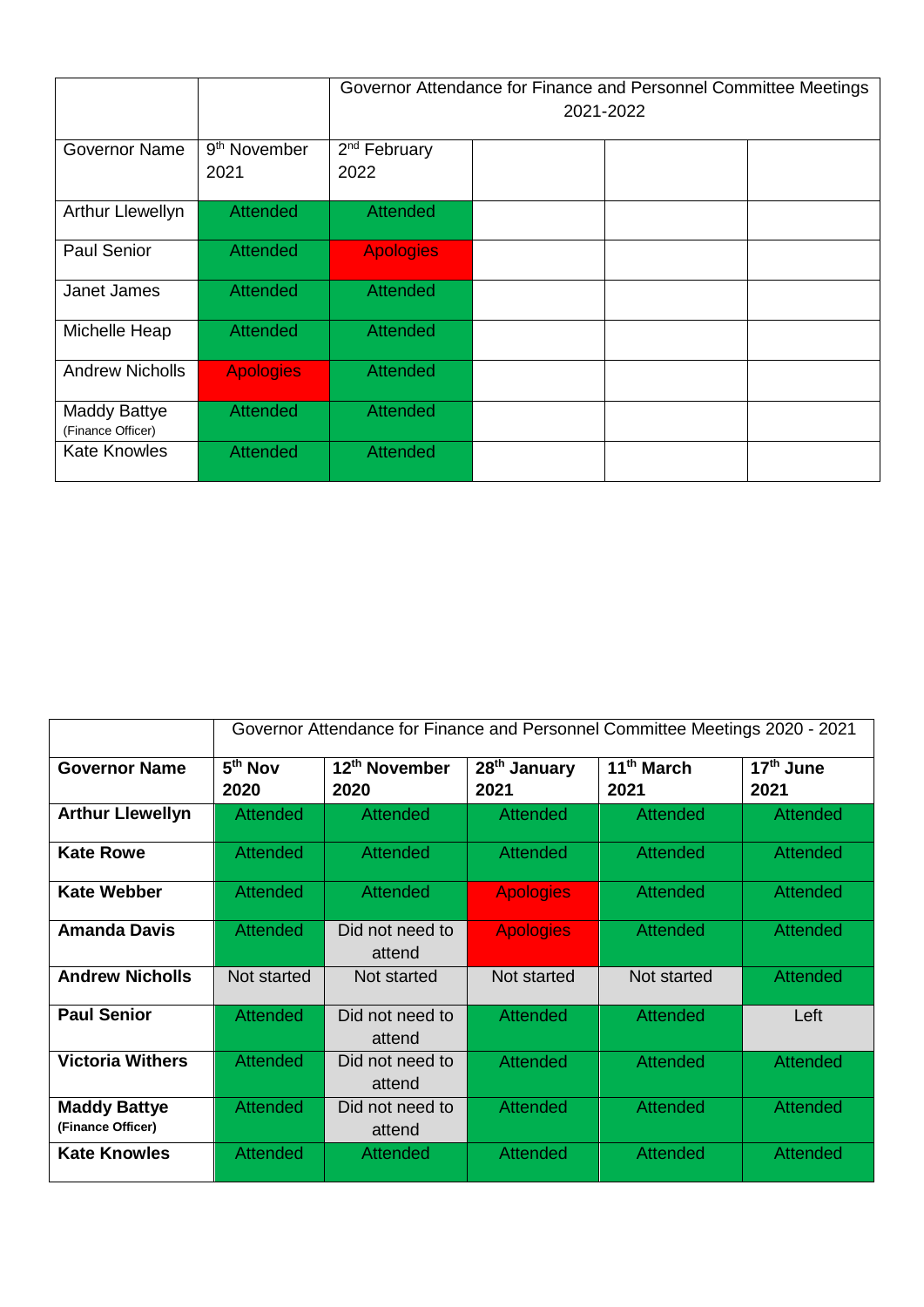|                                          |                   | Governor Attendance for Finance and Personnel Committee Meetings<br>2019-2020 |                         |                 |                            |
|------------------------------------------|-------------------|-------------------------------------------------------------------------------|-------------------------|-----------------|----------------------------|
| <b>Governor Name</b>                     | 12 <sup>th</sup>  | 7 <sup>th</sup> November                                                      | 6 <sup>th</sup> January | 3rd March 2020  | 30 <sup>th</sup> June 2020 |
|                                          | September<br>2019 | 2019                                                                          | 2020                    |                 |                            |
| <b>Arthur Llewellyn</b>                  | <b>Attended</b>   | <b>Attended</b>                                                               | <b>Attended</b>         | <b>Attended</b> | <b>Attended</b>            |
| <b>Kate Rowe</b>                         | Attended          | Attended                                                                      | <b>Attended</b>         | <b>Attended</b> | Attended                   |
| Kate Webber                              | <b>Attended</b>   | <b>Attended</b>                                                               | <b>Attended</b>         | <b>Attended</b> | <b>Apologies</b>           |
| Amanda Davis                             | <b>Attended</b>   | <b>Apologies</b>                                                              | <b>Attended</b>         | <b>Attended</b> | <b>Attended</b>            |
| Paul Senior                              | <b>Apologies</b>  | <b>Attended</b>                                                               | <b>Attended</b>         | <b>Attended</b> | <b>Attended</b>            |
| <b>Victoria Withers</b>                  | <b>Attended</b>   | <b>Attended</b>                                                               | <b>Attended</b>         | <b>Attended</b> | <b>Attended</b>            |
| <b>Maddy Battye</b><br>(Finance Officer) | <b>Attended</b>   | <b>Attended</b>                                                               | <b>Attended</b>         | <b>Attended</b> | <b>Attended</b>            |
| <b>Kate Knowles</b>                      | <b>Attended</b>   | <b>Attended</b>                                                               | <b>Attended</b>         | <b>Attended</b> | <b>Attended</b>            |
| Jan Balzanella                           | <b>Apologies</b>  | Left                                                                          | Left                    | Left            | Left                       |

|                                          | Governor Attendance for Finance and Personnel Committee Meetings 2018-2019 |                    |                 |                  |  |
|------------------------------------------|----------------------------------------------------------------------------|--------------------|-----------------|------------------|--|
| <b>Governor Name</b>                     | 8 <sup>th</sup> November 2018                                              | 14th February 2019 | 14th March 2019 | $6th$ June 2019  |  |
| Arthur Llewellyn                         | <b>Attended</b>                                                            | <b>Attended</b>    | Attended        | <b>Attended</b>  |  |
| <b>Kate Rowe</b>                         | Attended                                                                   | <b>Apologies</b>   | Attended        | <b>Attended</b>  |  |
| Kate Webber                              | <b>Attended</b>                                                            | <b>Attended</b>    | <b>Attended</b> | <b>Attended</b>  |  |
| <b>Charlotte Dowson</b>                  | <b>Attended</b>                                                            | Left               | Left            | Left             |  |
| <b>Victoria Withers</b>                  | Didn't attend but at<br>school                                             | <b>Attended</b>    | <b>Attended</b> | <b>Attended</b>  |  |
| Jan Balzanella                           | <b>Apologies</b>                                                           | <b>Attended</b>    | <b>Attended</b> | <b>Apologies</b> |  |
| <b>Maddy Battye</b><br>(Finance Officer) | Attended                                                                   | Attended           | Attended        | <b>Attended</b>  |  |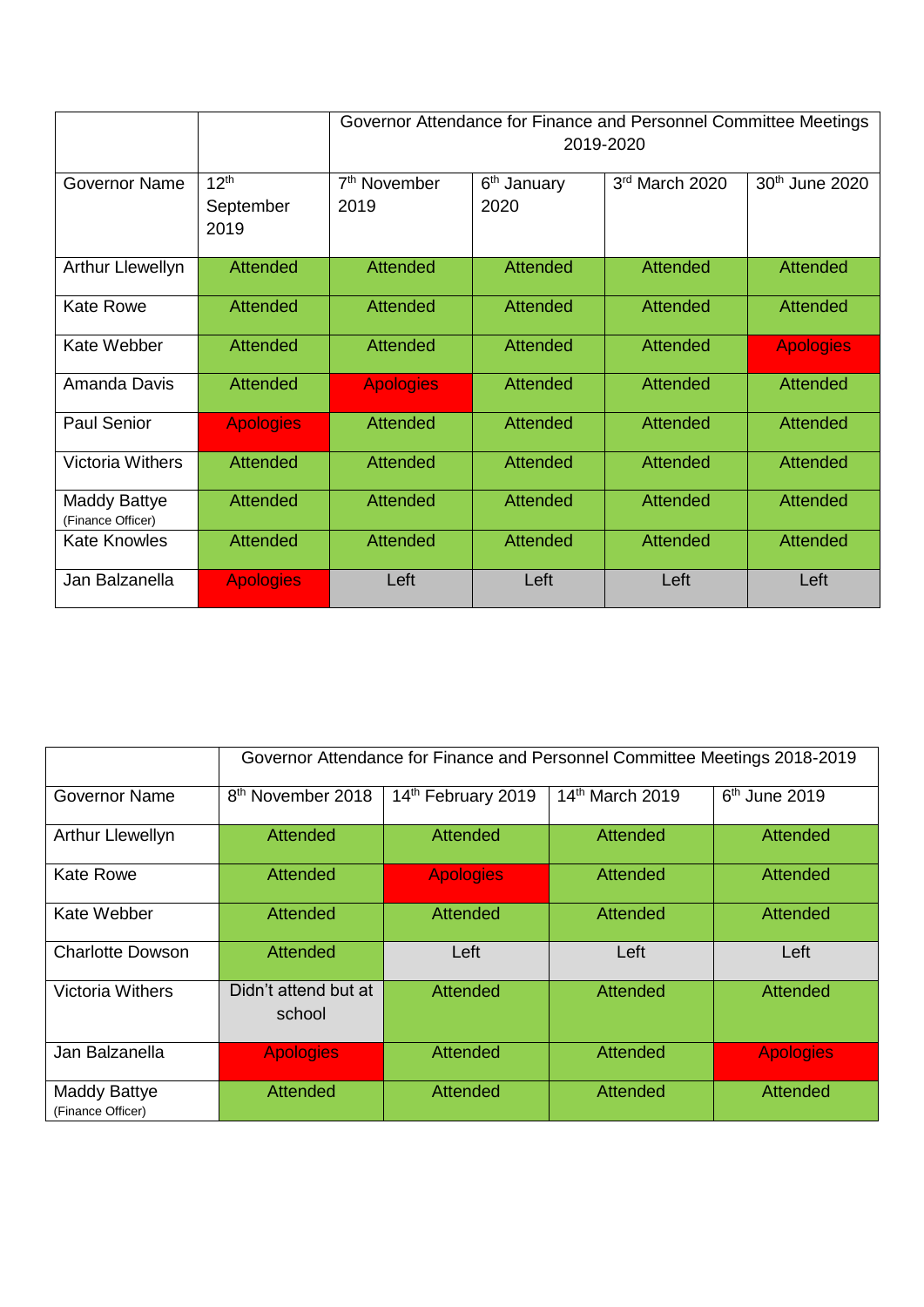|                                          | Governor Attendance for Finance and Personnel Committee Meetings 2016-<br>2017 |                                                                     |                 |  |  |
|------------------------------------------|--------------------------------------------------------------------------------|---------------------------------------------------------------------|-----------------|--|--|
|                                          |                                                                                |                                                                     |                 |  |  |
| <b>Governor Name</b>                     | 11 <sup>th</sup> October 2016                                                  | 7 <sup>th</sup> March 2017                                          | 23rd May 2017   |  |  |
| Arthur Llewellyn                         | <b>Attended</b>                                                                | <b>Attended</b>                                                     | <b>Attended</b> |  |  |
| <b>Becky Nurse</b>                       | <b>Attended</b>                                                                | <b>Attended</b>                                                     | <b>Attended</b> |  |  |
| Kate Webber                              | <b>Apologies</b>                                                               | <b>Attended</b>                                                     | <b>Attended</b> |  |  |
| Judith Herlihy                           | <b>Attended</b>                                                                | <b>Attended</b>                                                     | <b>Attended</b> |  |  |
| <b>Charlotte Dowson</b>                  | <b>Attended</b>                                                                | <b>Attended</b>                                                     | <b>Attended</b> |  |  |
| <b>Richard Reid</b>                      | <b>Attended</b>                                                                | <b>Attended</b>                                                     | <b>Attended</b> |  |  |
| <b>Maddy Battye</b>                      |                                                                                | Governot Atlande for Finance allepersonnel Committee Meetings 2017- |                 |  |  |
| (Finance Officer)                        |                                                                                | 2018                                                                |                 |  |  |
|                                          |                                                                                |                                                                     |                 |  |  |
| <b>Governor Name</b>                     | 2 <sup>nd</sup> November 2017                                                  | 7 <sup>th</sup> March 2018                                          | 17th May 2018   |  |  |
| <b>Arthur Llewellyn</b>                  | <b>Attended</b>                                                                | <b>Attended</b>                                                     | <b>Attended</b> |  |  |
| <b>Becky Nurse</b>                       | <b>Attended</b>                                                                | <b>Attended</b>                                                     | <b>Attended</b> |  |  |
| Kate Webber                              | <b>Attended</b>                                                                | <b>Apologies</b>                                                    | <b>Attended</b> |  |  |
| <b>Charlotte Dowson</b>                  | <b>Attended</b>                                                                | <b>Attended</b>                                                     | <b>Attended</b> |  |  |
| Dan Knott                                | Not a Member                                                                   | <b>Attended</b>                                                     | Left            |  |  |
| <b>Richard Reid</b>                      | <b>Attended</b>                                                                | <b>Attended</b>                                                     | <b>Attended</b> |  |  |
| <b>Maddy Battye</b><br>(Finance Officer) | <b>Attended</b>                                                                | <b>Attended</b>                                                     | <b>Attended</b> |  |  |